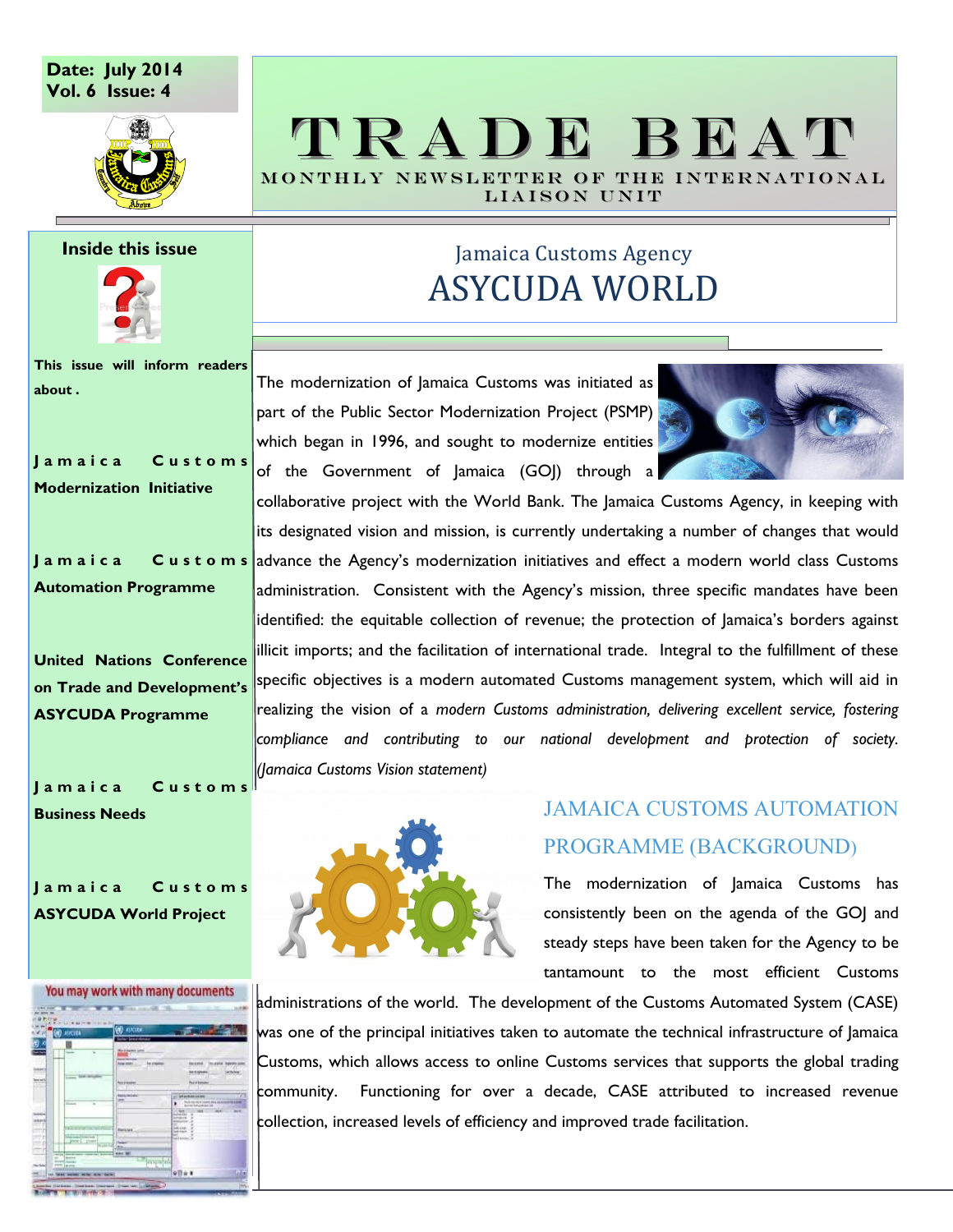# TRADE BEAT Page 2 TRADE BEAT

Increased efficiencies were noted in the submission and payment of entries and the reconciliation of payments for entries processed. CASE also contributed to a reduction in processing times, as well as a reduction in the number of queries logged at the collection and clearance points. Despite these benefits however, the system presents challenges. With a suite of over twenty (20) systems and satellite programmes serving CASE, there is an absence of a fully integrated solution for a number key functions within the JCA. Risk management, post clearance audit and an electronic-manifest application, are some of the functions that have not been sufficiently integrated within the system to properly serve the needs of stakeholders.



Under this backdrop, and after consultations with the trade community and the relevant stakeholders, the JCA has committed to implementing the United Nations Conference on Trade and Development (UNCTAD)'s latest version of the Automated System for Customs Data (ASYCUDA World). ASYCUDA is a computerized system designed by UNCTAD, and was initiated in response to development concerns particularly related to international trade. ASYCUDA was

progressively developed to aid the process of reform and modernization in Customs Administrations and is currently offered in three different versions: ASYCUDA 2.7, ASYCUDA++ and ASYCUDA World, which is the latest version available for implementation.



ASYCUDA is an integrated Customs management system for international trade and transport operations in a modern automated environment. The system allows for advanced software applications, designed and developed for Customs administrations and the trade community to comply with international standards and best practices when fulfilling import, export and transit related procedures. This is essential to advancing international trade flows and supports connectivity and information transfer between all segments of international trade. Regarded as the largest driver of economic development, international trade is the primary focus of UNCTAD's work, with great emphasis placed on capacity building. This is achieved through a number of technical assistance initiatives to ensure that all members of UNCTAD are equitably integrated into the global economy.

# **UNCTAD through its ASYCUDA**

**Programme, aims at**:

- Modernizing customs operations and helping to improve revenue collection
- Facilitating trade efficiency and competitiveness by substantially reducing transaction time and costs
- Improving security by streamlining procedures of cargo control, transit of goods and clearance of goods
- Helping fight corruption by enhancing the transparency of transactions
- Promoting sustainable development by cutting down on the use of paper, through the use of electronic transactions and documents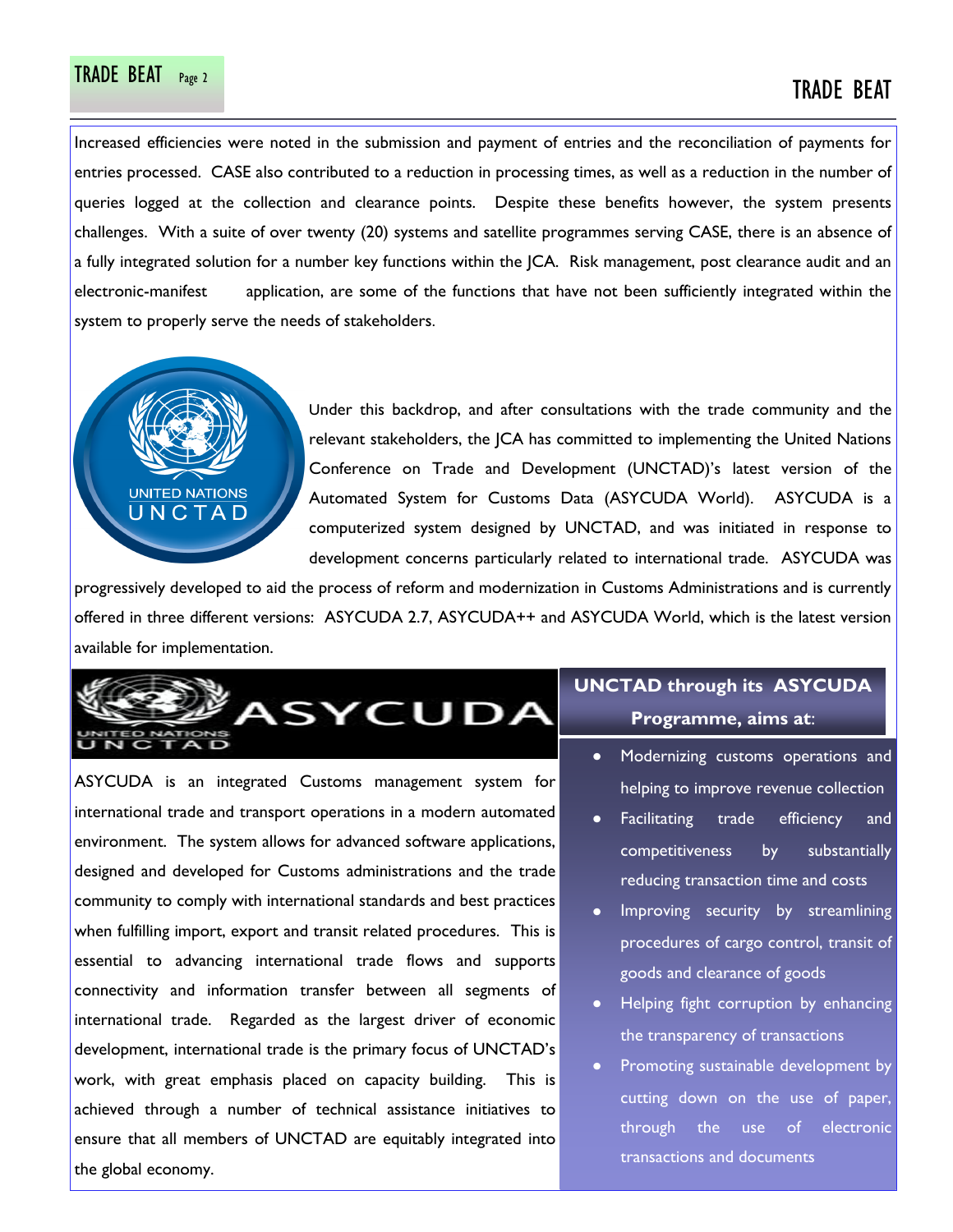# TRADE BEAT Page 3 TRADE BEAT

ASYCUDA is undoubtedly the leading automated system for Customs modernization programmes worldwide, and is at the core of the integrated single window concept in approximately ninety (90) countries. The primary purpose of ASYCUDA is to help to facilitate trade by strengthening the capacity of Customs Administrations worldwide and to expedite efficient operations by using modern and reliable systems, thus enabling the simplification of the clearance process through automation. The level of efficiency of Customs



Administrations is often measured by the transaction costs associated with international trade. These costs are often elevated by bureaucratic Customs procedures, and barriers to international trade are therefore created. In contrast to the traditional barriers created by tariffs, inefficient Customs procedures can create Non-Tariff Barriers to Trade (NTBs) , and in order to avoid these unnecessary trade barriers, the streamlining and simplification of Customs procedures becomes fundamental in reducing transaction costs.

#### **BENEFITS**

Trade Facilitation Law Enforcement Revenue and Statistics Standardization and Normalization E-Government



As ASYCUDA progressed, technological advancements contributed to the latest version ASYCUDA World which supports interoperability, single window capabilities, document workflow manageability and a user-friendly interface. Customs administrations throughout the globe have undergone significant changes regarding their business processes which have been endorsed by the World Customs Organization

(WCO) through its standards and guidelines. As such, ASYCUDA World supports the SAFE Framework of Standards to Secure and Facilitate Global Trade (supply chain security standards and best practices), the Revised Kyoto Convention (simplification of Customs processes) and the Arusha declaration (Customs integrity and transparency). Greater emphasis is currently being placed on trade facilitation, the simplification and standardization of Customs processes and procedures, as well as a push for data exchange and collaboration among Customs administrations, other government agencies, and the private sector. The implementation of ASYCUDA World is judicious to the JCA, as there is a general increase in the need for online business transactions and an increased reliance on Information Communications Technology (ICT) to conduct Customs transactions. ASYCUDA World is already used by a number of countries in the Caribbean region including some of the JCA's CARICOM counterparts, such as Trinidad and Tobago and Dominica. The full implementation of the ASYCUDA World system will further advance the standardization of Customs procedures and facilitate the harmonization and simplification of Customs data at the regional level, promoting further integration and collaboration.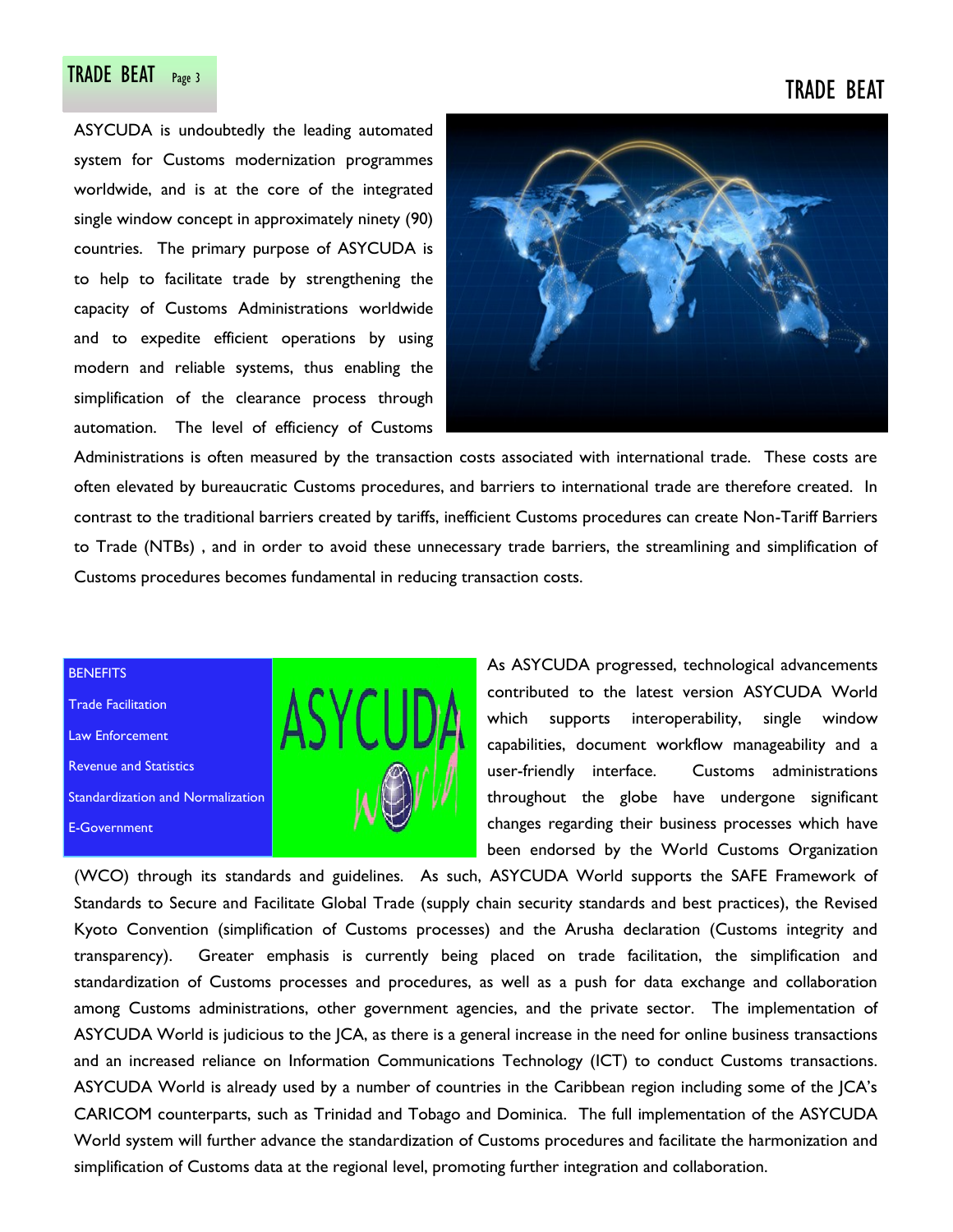### **JAMAICA CUSTOMS BUSINESS NEEDS**



Efficient and Modern Customs Processes and Procedures - Adherence to the World Trade Organization (WTO)'s trade facilitation measures and the World Customs Organization (WCO)'s Revised Kyoto Convention (RKC) largely depends on a modern customs management system based on internationally recommended standards upon which ASYCUDA World was built.

Implementation of Supply Chain Security Standards - Strengthening of the post clearance audit capacity will be provided through ASYCUDA World which supports the Authorized Economic Operator (AEO) programme that aligns the JCA with the WCO SAFE Framework of Standards.

Harmonization of Regional Customs Procedures - ASYCUDA World will facilitate further integration with regional counterparts to harmonize and standardize Customs procedures and align the JCA with the CARICOM model harmonized Customs legislation which has been drafted.

National Single Window Efforts - ASYCUDA World will be capable of interfacing and interacting with the Port Community System (PCS) which is an initiative by the Port Authority of Jamaica to create a central database providing integration of commercial and logistics activities among companies involved in the export and import process. This is a vital step towards the development of a National Single Window, which will support the Logistics Hub Initiative and allow for the accrual of benefits from the expansion of the Panama Canal.





Internal Data and System Standardization and Web Access - Systems and procedures need to be uniform and consistent throughout all Customs locations, in line with international standards and best practices. ASYCUDA World is capable of providing a nation wide web-based Customs system that can integrate and modernize current applications.

**• Risk Based Approach Cargo Examination - With the proposed expansion of the** ports, the JCA has resolved to adopt a risk-based approach to cargo processing, encompassing both physical and non-intrusive examinations. This will be facilitated by ASYCUDA World, as targeted cargo selection will be achieved by matching electronic declarations with the relevant cargo.